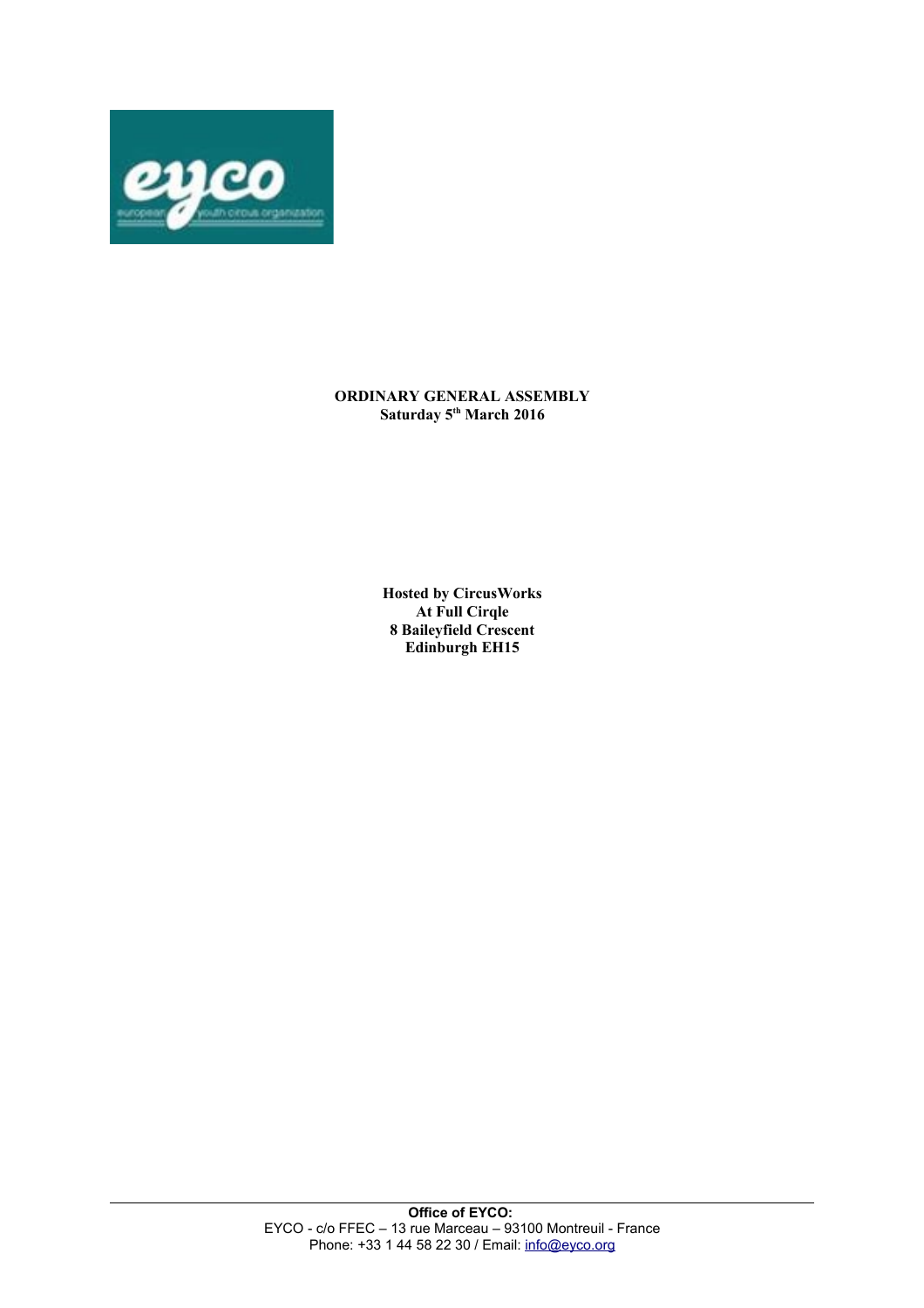# **CONTENTS**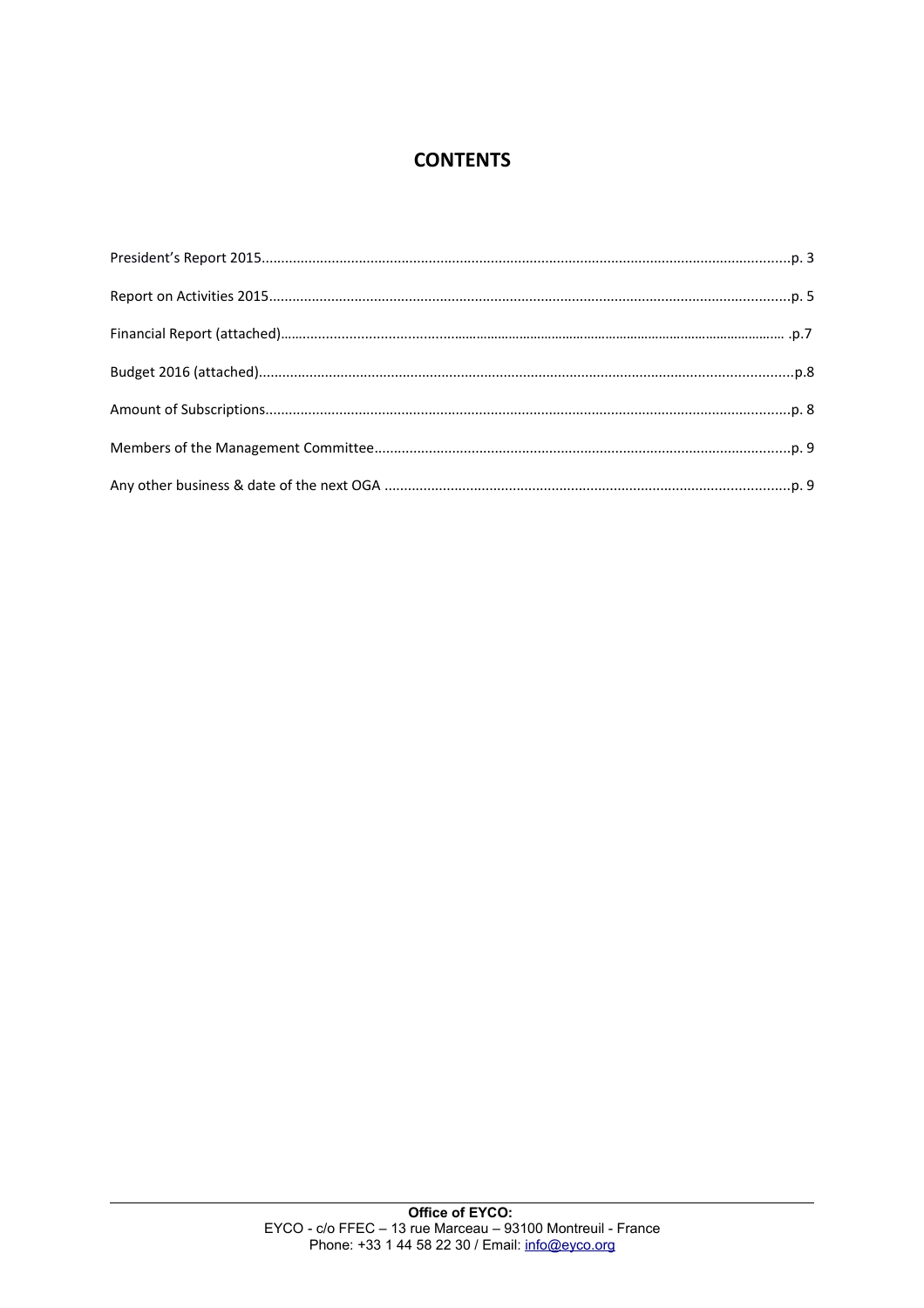#### **PRESIDENT'S REPORT 2015**

The European Youth Circus Organisation (EYCO) was constituted in 2009 to serve as a forum and seeding ground for European cooperation between National Youth Circus Networks. EYCO provides a unique opportunity for many different European nations to come together to overcome cultural differences, language barriers and to find ways of working together. With a commitment to achieve the wider recognition of Youth Circus throughout Europe, we continue to strive for greater understanding, tolerance and humanity for the benefit of all.

#### **Our Main Achievements in 2015:**

### **'Professionalising European Youth Circuses' (PEYC) 2015-2017**

The Finnish National Umbrella (FYCA) and the EYCO Management Committee will complete the  $1<sup>st</sup>$ stage of the Erasmus+ project in May 2016. The  $2^{nd}$  Stage funding has been approved and will start in June 2016 with the original 9 European Partners.

## **Network of International Circus Exchange**

The German Network's application to host the 2015 NICE Seminar was unsuccessful. However, a new application will be submitted in 2016 to host in Gschwend in October 2016. Our thanks to the Team for their work towards hosting this great event.

### **FEDEC/EYCO Partnership**

A strategic partnership has been achieved between FEDEC and EYCO following a meeting in Brussels in June 2015. FEDEC is keen to learn from EYCO's expertise within the youth circus field (especially on the 'pedagogical' experiences within the youth circus field) and, EYCO is keen to find pathways for young people. It was also very apparent that we wish to create closer collaboration between the established networks representing each area of the circus arts in Europe including EYCO, FEDEC and Circostrada.

### **Erasmus + KA3 Application**

With the assistance of the FEDEC, we submitted our first Erasmus+ Application on  $15<sup>th</sup>$  November under the KA3 Section offering financial support for the structuring and growth of organisations. The funds will support a part-time Administrator and the 21 goals in our 2016 Work Plan!

### **EYCO 3 Year Strategic Plan 2015-2018**

The EYCO Management Committee continues to update the Strategic Plan to ensure the sustainability, effectiveness and relevance of EYCO, taking the time to reflect on our achievements, challenges and aims and objectives for the future. Our 3 Year Strategic Plan is on target to succeed in our mission and vision whilst adding some new and exciting projects into our portfolio.

I would like to congratulate the Management Committee Members representing the 13 national umbrellas (France, Finland, Netherlands, Belgium, Germany, Austria, Switzerland, Denmark, Italy, United Kingdom, Spain, Poland, Estonia) and to all of the individual contributors for giving their precious time and for sharing their knowledge and expertise.

It is a great privilege to serve as the EYCO President together with the many people who contribute to the development of this great organisation.

I wish you all a very happy and successful New Year in 2016! *Petrea OWENS President*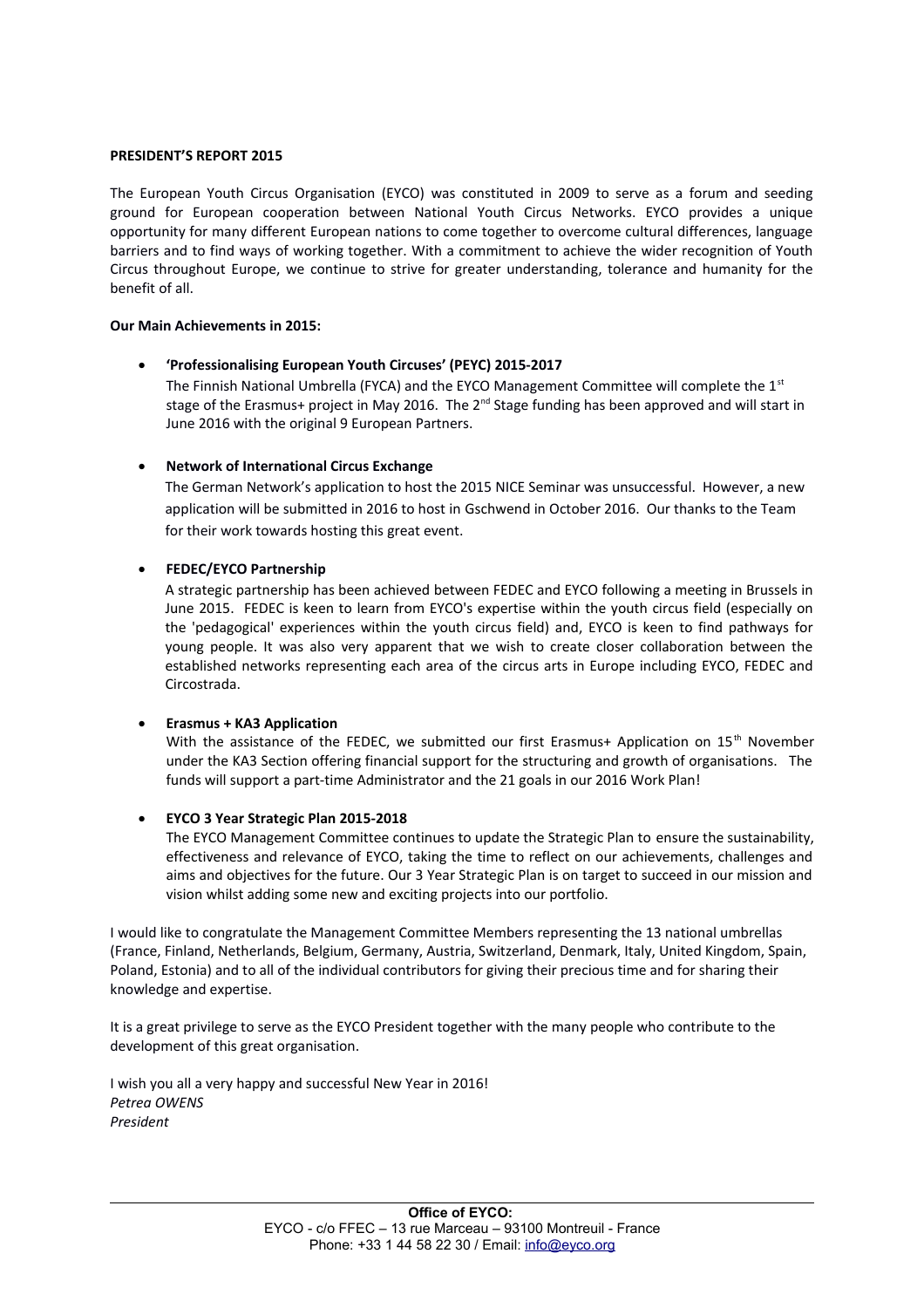#### **REPORT ON ACTIVITIES 2015**

The report on the EYCO activities in 2015 is presented according to its main aims that are to stimulate and support on a European level:

- The process of recognising and structuring Youth Circus
- The quality improvement of Youth Circus
- The promotion of Youth Circus by its nature a popular, accessible and inclusive art form
- –as a means for participants to take an active role in society.

## **PROCESS OF RECOGNISING AND STRUCTURING YOUTH CIRCUS AS WELL AS PROMOTE YOUTH CIRCUS AS A MEANS FOR PARTICIPANTS TO TAKE AN ACTIVE ROLE IN SOCIETY**

#### **Network of International Circus Exchange (NICE)**

EYCO aims to provide and manage a platform for co-operation in the development of Youth Circus and its contributors through the annual Network of International Circus Exchange. Unfortunately, an Erasmus+ application by the German Host, was unsuccessful in raising a grant for 2015. However, a revised application will be submitted in 2016 for a Seminar in October.

#### **Website-Development**

The EYCO website aims to promote and increase public awareness of Youth Circus in Europe. It aims to as act as a central resource and information centre for Youth Circus by gathering, sharing and spreading information. The website also has a games wiki to gather all kinds of circus games and Circus Trainers can upload, find and use a wide variety useful games in their daily practice.

In 2015, we achieved a full revision of our website, thanks to the great efforts of our Italian National Network under the experienced hand of Adolfo Rossomando.

#### **Supporting the creation of national representative organisations**

EYCO supports country networks to create a national youth circus representative organisation in all 28 European countries. The Italian and the Spanish National Networks became Full Members and we also gained two new Full Members from Estonia and Poland.

## **QUALITY IMPROVEMENT OF YOUTH CIRCUS**

EYCO aims to become a central resource and information centre for Youth Circus by gathering, sharing and disseminating information.

To achieve this aim, members of each National Umbrella work together with other experts interested in offering advice and experience.

#### **Pedagogical**

### **PEYC PROJECT**

EYCO continues to develop and professionalise the youth circus sector. The Finish Umbrella (NYCA) was successful in its application for the first stage of a 2-year project 'Professionalising European Youth Circus' (PEYC). A Project Coordinator and two pedagogical coordinators were employed to oversee the delivery of 2 Master Class programmes in Belgium and France between December 2015 and January 2016, and a CATE program in two parts in Spain in September 2015 and in UK in March 2016. Nine European countries have been working together and the results will be disseminated through the EYCO website, the 9 Partner Country websites, and the NICE Seminar (Germany) in 2016. The 2<sup>nd</sup> Stage application submitted for the PEYC project has been approved and will start in April 2016.

EYCO will become a member of FEDEC in 2016 to ensure that a dialogue is established between the Youth & Social Circus (non-formal education) and the Education & Training fields. A Focus group will concentrate on cooperation between the 2 networks and a specific pedagogical collaboration between on-going KA2 Youth projects:

EYCO Project: professionalising European youth circus (PEYC) to develop Teachers' competences and offering training in how to operate a sustainable, Youth & Social Circus organisation and the FFEC –FEDEC Project: 'INTENTS' training of the Teachers in VET and HE sectors.

#### **QUANTITATIVES DATA 2015**

#### **5 Management Committee MEETINGS EYCO 2015-2016**

- February 6 to February 8 Management Committee in London, Great Britain
	- May 29 to May 31 Management Committee in Rotterdam, Netherlands
	- September 4 to September 6 Management Committee in Valladolid in Spain
	- January 22 to January 24 Management Committee in Strasbourg, France

#### **OTHER APPOINTMENTS 2015**

 June 23 to June 24- 3 Management Committee Members met with FEDEC in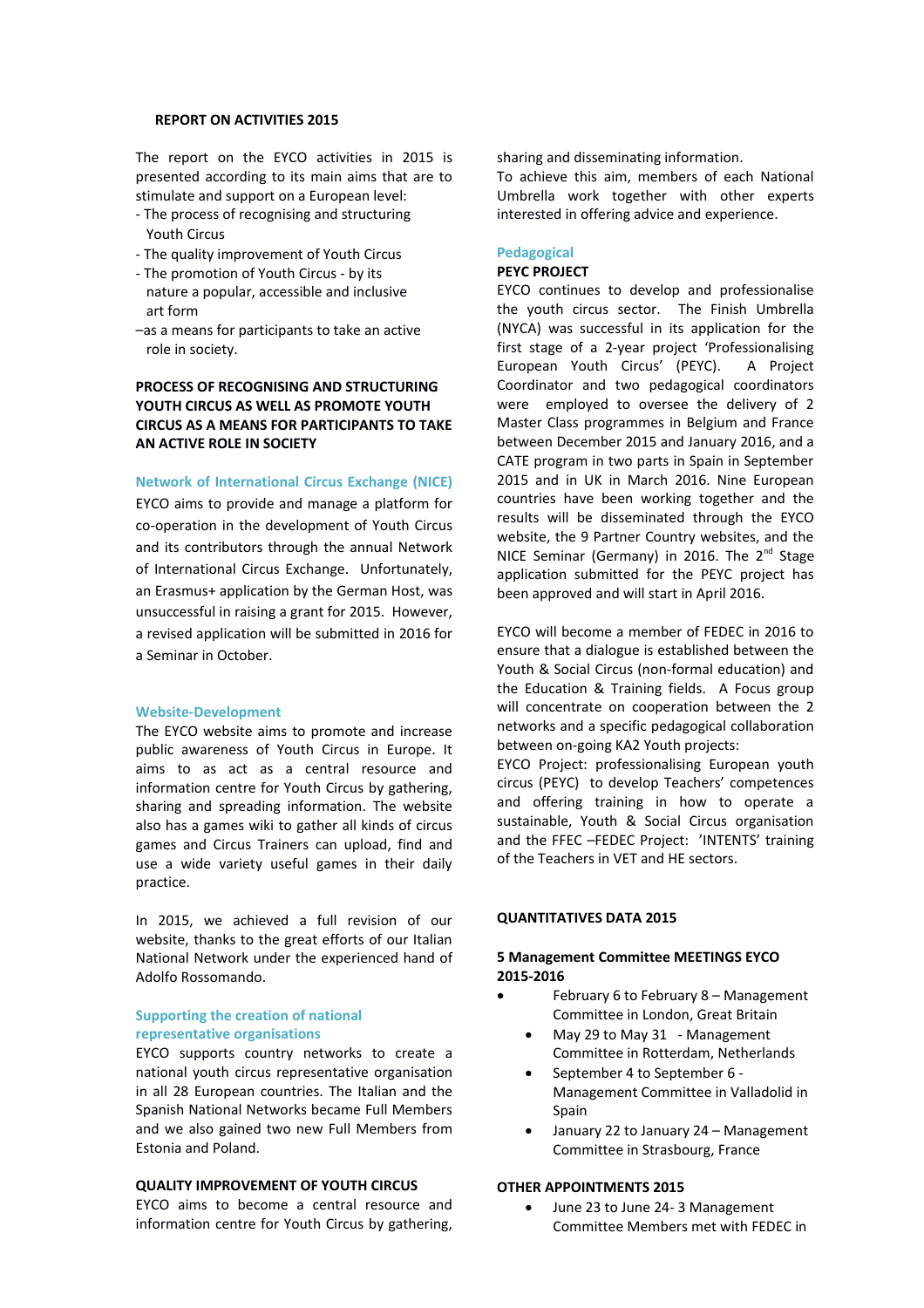Brussels re partnership possibilities & to prepare a draft KA3 application

 October 22 to October 23 – Management Committee met in Auch (Fr) to discuss partnership opportunities with CARAVAN and FEDEC and to give a presentation at the FFEC & FEDEC General Assemblies

# **FORMATION 2015-2016**

- August 31 to September 6 2015 CATE Training in Valladolid, Spain
- December 13 to December 18 2015 Master Class PEYC 1 in Brussels, Belgium
- January 19 to January 24 2016– PEYC Master Class PEYC 2 in Strasbourg, France

## **ACTIVITIES 2015**

- Updated 3 year strategic plan 2015-2018
- Preparation of a KA3 Application submitted on October 15

**Resolution number: 2 It is suggested to the General Assembly: ▪ to approve the Report of Activities 2015**

The Annual Report was tabled by the Treasurer. We will keep the membership fees as they were in 2015, it is an exception for one year.

Two new members were ratified: Estonia and Poland with a 2-year dispensation to pay their membership fees because of their special circumstances (very small organisations at the moment.)

**The two new Members will be entitled to reimbursement of 100% travel costs for two meetings a year for one representative during the time that they are not paying the membership fee. One of these two meetings must be an OGA.**

**Resolution number: 3 It is suggested to the General Assembly: ▪ to approve the Financial Report 2015 THE OGA UNANIMOUSLY AGREED THE TREASURER'S ANNUAL REPORT FOR 2015/2016.**

**PROVISIONAL BUDGET 2016**

**Resolution number: 4 It is suggested to the General Assembly: ▪ to approve the provisional Budget 2016 THE OGA UNANIMOUSLY AGREED THE PROVISIONAL BUDGET 2016.**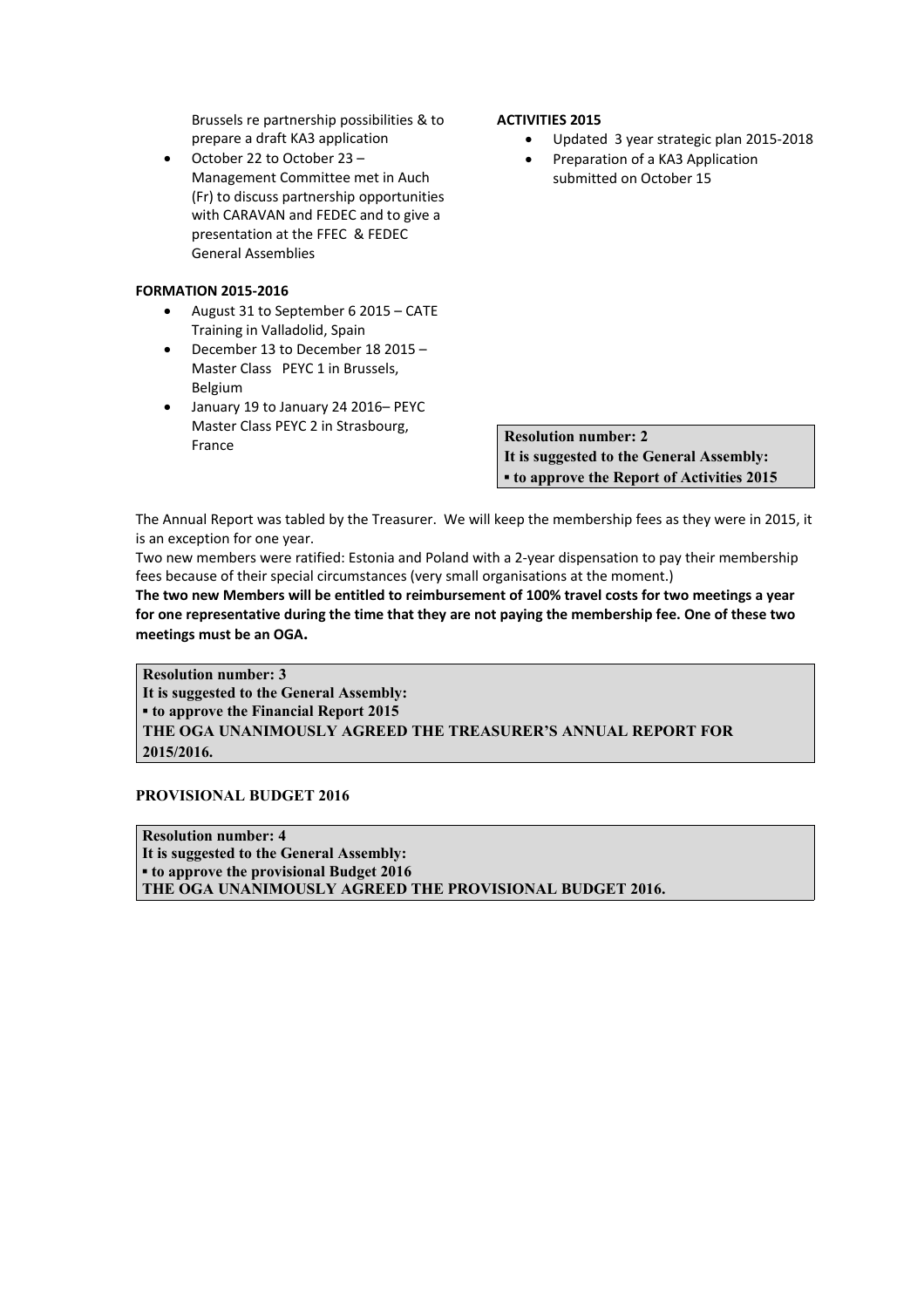# **AMOUNT OF SUBSCRIPTIONS 2015**

## **FULL MEMBERS**

| Subscription fee (fix part)        | 300.00€                              |
|------------------------------------|--------------------------------------|
| Subscription fee (Adjustable part) | 12,00 € x (number of member schools) |

# **CANDIDATE FULL MEMBERS**

| Subscription fee (fix part)               | 50.00€                                 |
|-------------------------------------------|----------------------------------------|
| <b>Subscription fee (Adjustable part)</b> | 12,00 € x (number of involved schools) |

**Resolution number: 5 It is suggested to the General Assembly: ▪ to approve the Amount of Subscription. THE OGA UNANIMOUSLY AGREED THE ANNUAL SUBSCRIPTION 2016.**

#### **MEMBERS OF THE MANAGEMENT COMMITTEE**

| <b>EYCO President</b><br><b>Special Guest</b>                         | <b>OWENS Petrea</b><br><b>OWENS Ian</b> | Term of office end of April 2016<br>In perpetuity |
|-----------------------------------------------------------------------|-----------------------------------------|---------------------------------------------------|
| <b>FULL MEMBERS</b>                                                   |                                         |                                                   |
| Circomundo                                                            | <b>ALDERS Eveline</b>                   | Term of office end on April 2016                  |
| BAG Zirkuspädagogik                                                   | <b>RAHMANN Bernd</b>                    | Term of office end on April 2016                  |
| Fédération Française des Ecoles de cirque (FFEC) TERREAUX Jean-Damien |                                         | Term of office end on April 2016                  |
| Suomen Nuorisosirkusliitto                                            | ÅSTRAND Riikka                          | Term of office end on April 2016                  |
| Circuscentrum                                                         | <b>SMETS Peter</b>                      | Term of office end on April 2016                  |
| Fédération Suisse des Ecoles de Cirque FSEC                           | SIMILI Sarah                            | Term of office end on April 2016                  |
| <b>DUBAL</b>                                                          | <b>PORKSEN Mikkel</b>                   | Term of office end on April 2016                  |
| <b>CircusWorks</b>                                                    | CARROLL Lynn                            | Term of office end on April 2016                  |
| ÖBVZ Österreichischer BundesVerband für                               |                                         |                                                   |
| Zirkuspädagogik Zircus Network                                        | <b>SCHLEICHER Ruth</b>                  | Term of office end on April 2016                  |
| Giocolieri e Dintorni                                                 | ROSSOMANDO Adolfo                       | Term of office end on April 2016                  |
| <b>FEECSE</b>                                                         | <b>CORTES Federico M.</b>               | Term of office end on April 2016                  |
| Eesti Kaasaegse Tsirkuse Arenduskeskus                                | <b>BERNADT Terje</b>                    | Term of office end on April 2016                  |
| Foundation Miasto Projekt (Poland)                                    | JAARMAKOWSKA Zuzanna                    | Term of office end on April 2016                  |